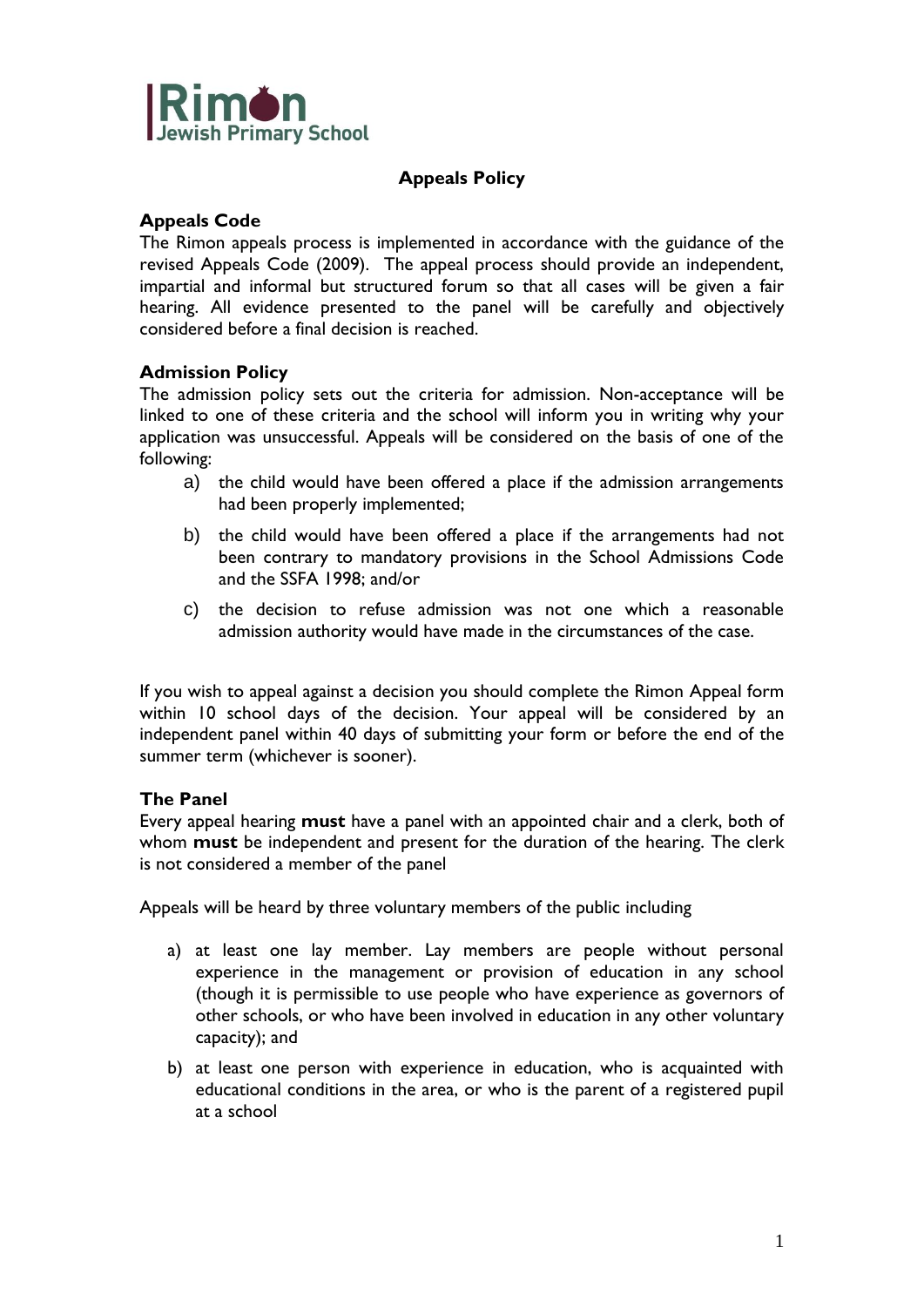# **The Hearing**

## **Arrangements**

The hearing will take place at a neutral place (not the school). You will be informed of the date, time and place of the hearing in writing at least 10 days before it is due to take place. If you are unable to attend the hearing and the date cannot be rearranged, your written evidence will be considered as evidence.

You can attend the hearing with a friend but you should not bring your child. Representatives of the governing body for the school will also be there to present their case.

## **Procedure**

The chair of the panel will direct the appeals hearing and make sure that everyone present is treated fairly. Both the governing body and parents are given an opportunity to explain their case without being interrupted. Hearings follow this format

- the panel chair welcomes everyone and explains the procedure
- the case for the governing body is heard
- questioning by the parents and panel
- the case for the parents is heard
- questioning by the governing body and panel
- summing up by the governing body
- summing up by parents

## **Decision**

The appeal panel reaches a decision in private, by a majority vote. If the panel is considering a large number of appeals about the same school, it will not make a decision about an individual case until all parents have had a chance to put their case forward.

The panel will write to the parents and the admission authority to tell them the decision and give clear reasons for that decision. If the appeal has been upheld they should let you know when your child can start at the school.

## **Appealing Decisions**

Parents who have appealed unsuccessfully can apply for a place at the same school in respect of a later academic year and have a further right of appeal if that application is unsuccessful. They do not have a right to a second appeal in respect of the same school for the same academic year, except in exceptional circumstances as set out in the Appeals Code (DfES2009).

If you feel your hearing was not managed appropriately you can contact the government Ombudsman Local Government Ombudsman, PO Box 4771, Coventry, CV4 0EH, telephone 0845 602 1983 (Mon-Fri 8.30am to 5pm), email [advice@lgo.org.uk](mailto:advice@lgo.org.uk)